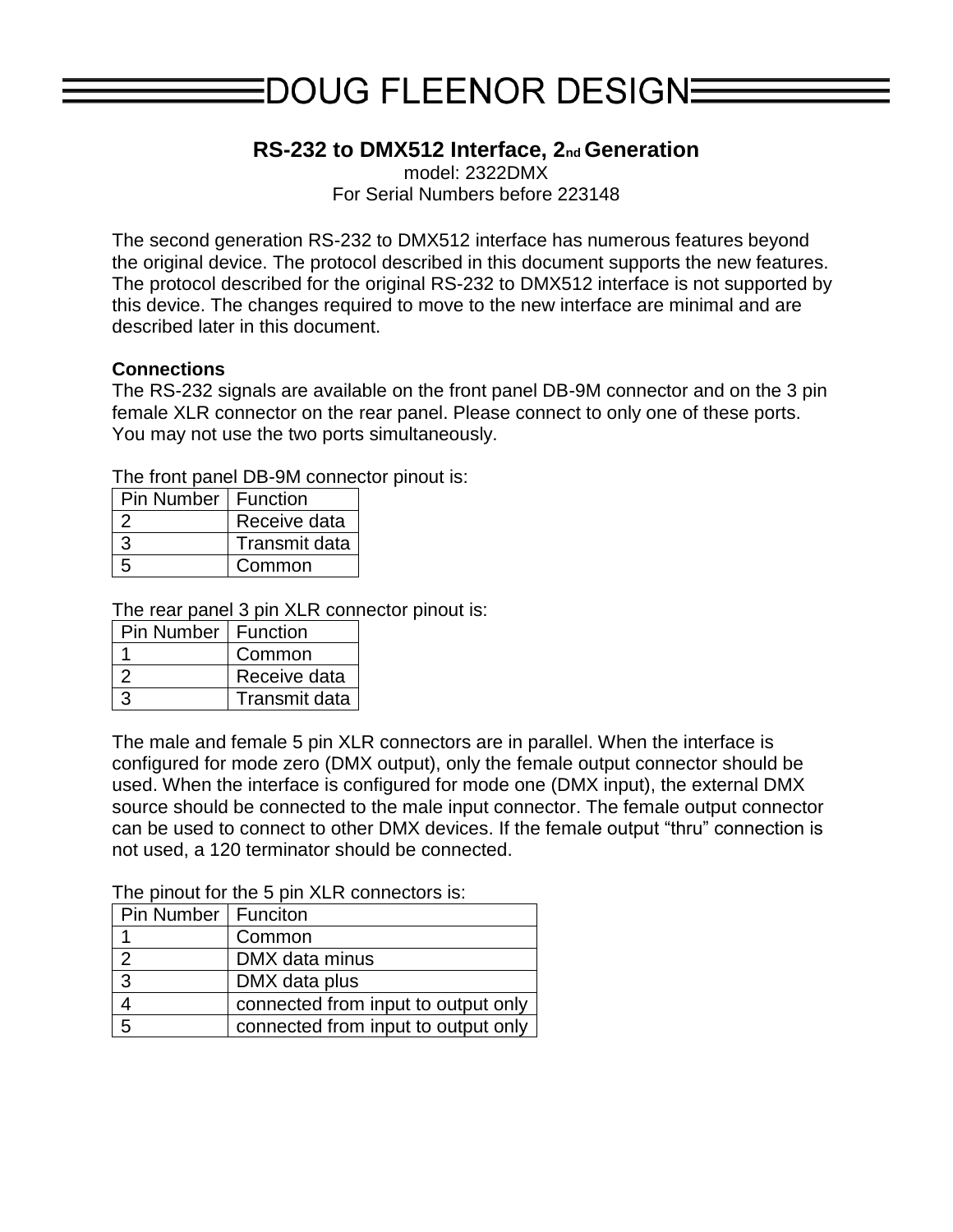#### **Indicators**

The red POWER LED will illuminate when the interface is powered. The green MIMIC LED has no function at this time The green SIGNAL LED will flash when an RS-232 command is received while in mode zero. While in mode one, the SIGNAL LED will turn on when DMX input is present.

#### **Address switches**

While in mode one, the address switches select a "channel of interest". The interface will report changes in level for the channel of interest in the standard level format described in the protocol below.

### **Communication port settings**

The RS-232 port is configured with the following settings:

| Baud              | 9600 |
|-------------------|------|
| <b>Start bits</b> | 1    |
| Data bits         | 8    |
| Parity            | None |
| Stop bits         | 1    |

No handshake signals are required or provided.

The RS-232 port is full duplex and the receiver has a 256 byte circular buffer.

If you are using a Windows computer, the comm port flow control must be set to None. The FIFO buffers should be disabled.

## **Protocol**

All commands are sent in plain ASCII format. Each command is terminated with a carriage return <CR>. This is the character used by the interface to trigger any action. The hexadecimal value for the <CR> is 0x0D.

After receiving a carriage return, the interface will respond with the characters received followed by "OK" if the command was formatted and processed successfully. If there was any syntax problem, the interface will respond with the characters received including the error-causing character and "Error".

Spaces between commands are optional. All letters can be either upper or lower case. All channel numbers are in the range of 1-512. All channel levels are in decimal in the range of 0-255. All preset numbers are in the range of 1-20. All times are in the range of 0-999. Leading zeros are allowed and are optional. The total number of digits must not be more than is allowed for the given parameter. For example, sending a preset number as "005" will cause an error because only two digits are allowed in preset numbers. Sending "05" as a preset number is acceptable. Similarly, a channel number of "004" is OK while "0004" would cause an error.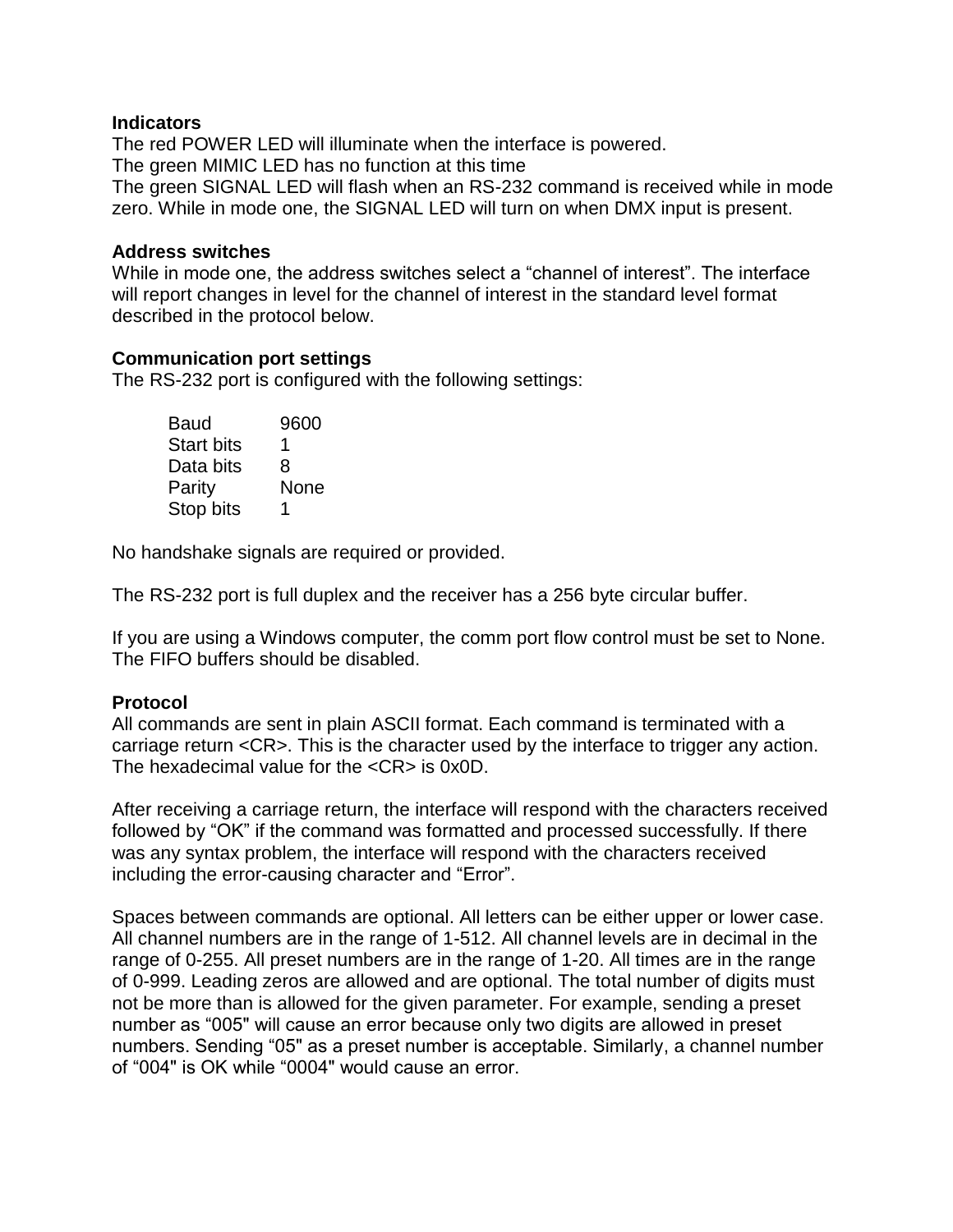One special command is executed immediately without the <CR> terminator. Sending the ASCII dollar sign character (\$) will cause the interface to immediately reset. This feature was added as a fallback in case the input buffer becomes overrun. Any pending actions are aborted when this character is received.

| <b>ASCII character</b> | Command                     | Parameters                                 |
|------------------------|-----------------------------|--------------------------------------------|
| C                      | Channel number              | 1-3 digit number (range 1-512)             |
| F                      | Fade time for a preset      | 1-3 digit number (range 0-999)             |
| Н                      | Heartbeat (on/off)          | 1 digit (range 0-1)                        |
|                        | <b>Channel level</b>        | 1-3 digit number (range 0-255)             |
| M                      | Mode (DMX input/output)     | 1 digit (range 0-1)                        |
| P                      | Play preset                 | 1-2 digit number (range 1-20)              |
| R                      | Record preset               | 1-2 digit number (range 1-20)              |
| S                      | Remote station support      | 1 digit (range 0-2)                        |
|                        | Channel or preset fade time | 1-3 digit number (range 0-999)             |
|                        | Update software             | 2 digit number (must be 42)                |
| V                      | Version number              | none                                       |
| Z                      | Set all levels to zero      | none                                       |
| @                      | <b>Channel level</b>        | 1-3 digit number (range 0-255)             |
| ?                      | Query                       | 1-3 digit number (range 0-512) or letter P |
| \$                     | Reset interface             | none                                       |

### **Setting a channel level**

Commands relating to setting a single channel can be sent in a one packet with a single carriage return at the end. The format for setting a channel to a level is:

C ### L ### <CR> or: C ### @ ### <CR>

For example, setting a channel to a level could be sent as:

C 15 L 255 <CR>

In this example, channel 15 would be set to a level of 255.

A time may also be assigned to the movement of a single channel. The format is:

C  $\# \# \# L \# \# \# T \# \# \# \ <\text{CR}$ 

For example:

C 15 L 45 T 5 <CR>

In this example, channel 15 would fade from its current level to a level of 45 in 5 seconds.

Note that multiple channels may not be moved within a single command. The channel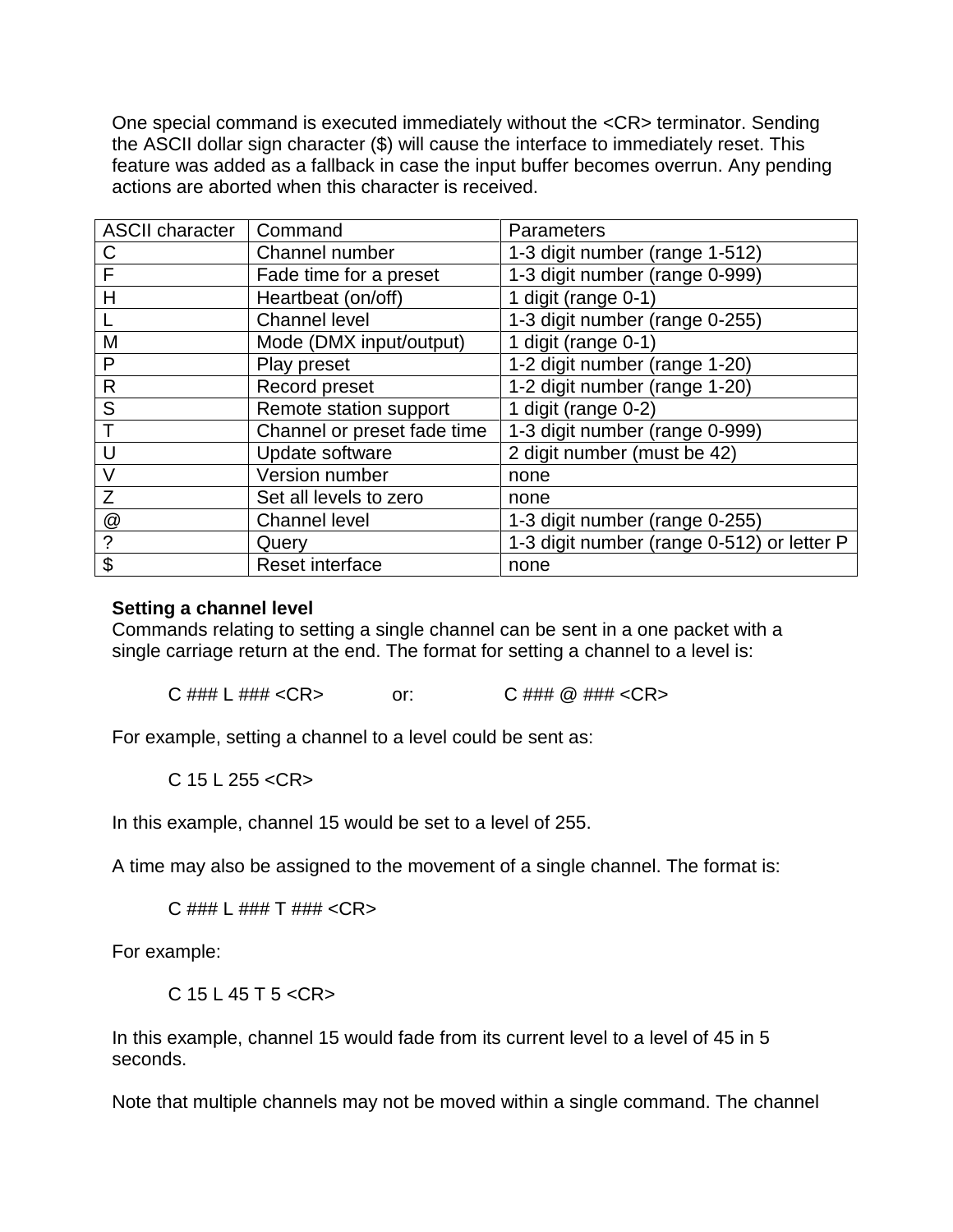command supports one channel move at a time.

The "@" character may be used instead of the "L" character to indicate the level for the channel. This allows for a command such as:

 $C$  15  $@$  45 <  $CR$  >

### **Recording a preset**

The RS-232 to DMX512 interface can record 20 different presets. Once levels have been set using the channel command, those levels can be recorded in a preset for later recall. The format for this command is:

 $R$ ## < $CR$ >

For example:

 $R$  5 <  $CR$  >

In this example, the current output levels will be recorded into preset 5.

A default time of 5 seconds is recorded with each preset. The time recorded with the preset can be changed using the "F" (fade) command.

Note that a preset may be recorded from levels set by the interface while it is in mode 0. DMX levels from an outside source may be captured to a preset while the interface is set to mode 1.

## **Playing a preset**

The 20 presets can be recalled using the play preset command. The interface uses a "radio button" action. When one preset is recalled, all output channels go to the recorded levels for the new preset. Thus, only one preset is active at a time. Once the preset is "live", individual channels can be set to new levels to create new presets or to modify the existing look. The format for playing a preset is:

 $P$ ## <CR>

For example:

 $P<sub>5</sub> < CR$ 

In this example, preset 5 will be recalled. The output will fade to the levels in preset 5 in the fade time recorded with the preset.

The fade time for a preset can be temporarily overridden using the time parameter in the preset recall command using the format: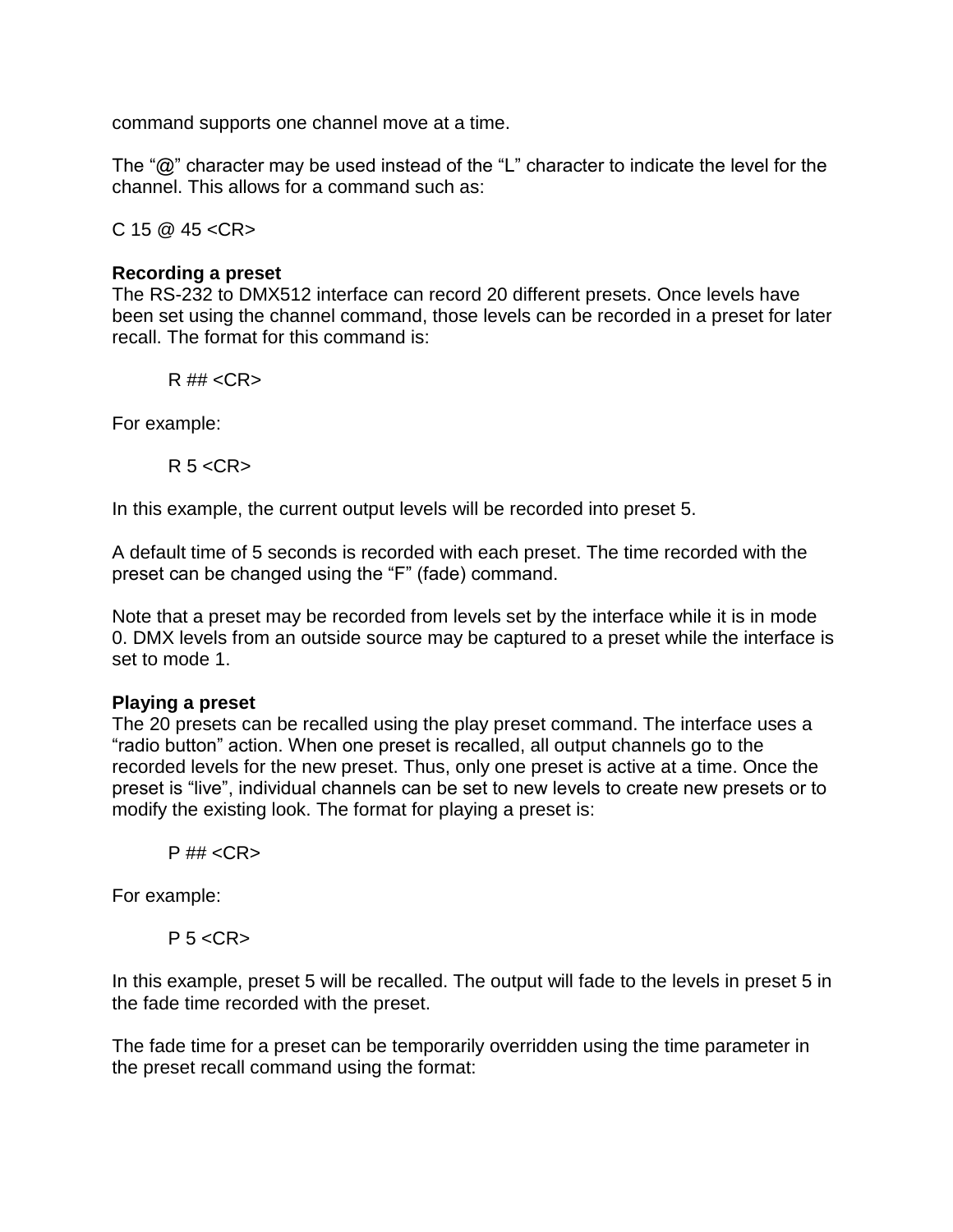P ## T ### <CR>

For example:

P 10 T 8 <CR>

In this example, preset 10 will be recalled. The output will fade to the levels in preset 10 using an 8 second fade regardless of the fade time recorded with preset 10 originally. Note that this new fade time is temporary. To permanently change the fade time for the preset, you must recall the preset and then re-record it with the new fade time as shown in the "recording a preset" command.

## **Changing the fade time recorded with a preset**

Each preset has a default fade time of 5 seconds. This is set when the preset is recorded. The fade time associated with each preset can be changed so that when the preset is played, its fade time is also recalled. The fade time command sets the time for the last preset recalled. To set the time of a particular preset, recall that preset using the play preset command and then set its time using the command format:

 $F$ ### <CR>

For example:

 $F$  10  $<$ CR $>$ 

In this example, the currently active preset's fade time will be set to 10 seconds.

# **Clearing outgoing levels**

The 'Z' (zero) command is used to set all DMX channels to 0. This is useful for clearing all levels as a starting point to build a new preset. The format for the command is:

# $Z < CR$

Entering this command will immediately set all channels to zero. No time parameter is allowed with this command.

## **Software version**

The 'V' (version) command is used to view the installed software version number. The format for the command is:

 $V$  <CR $>$ 

There are no parameters allowed with this command.

## **Setting the mode**

The 'M' (mode) command is used to select whether the DMX port is set to transmit or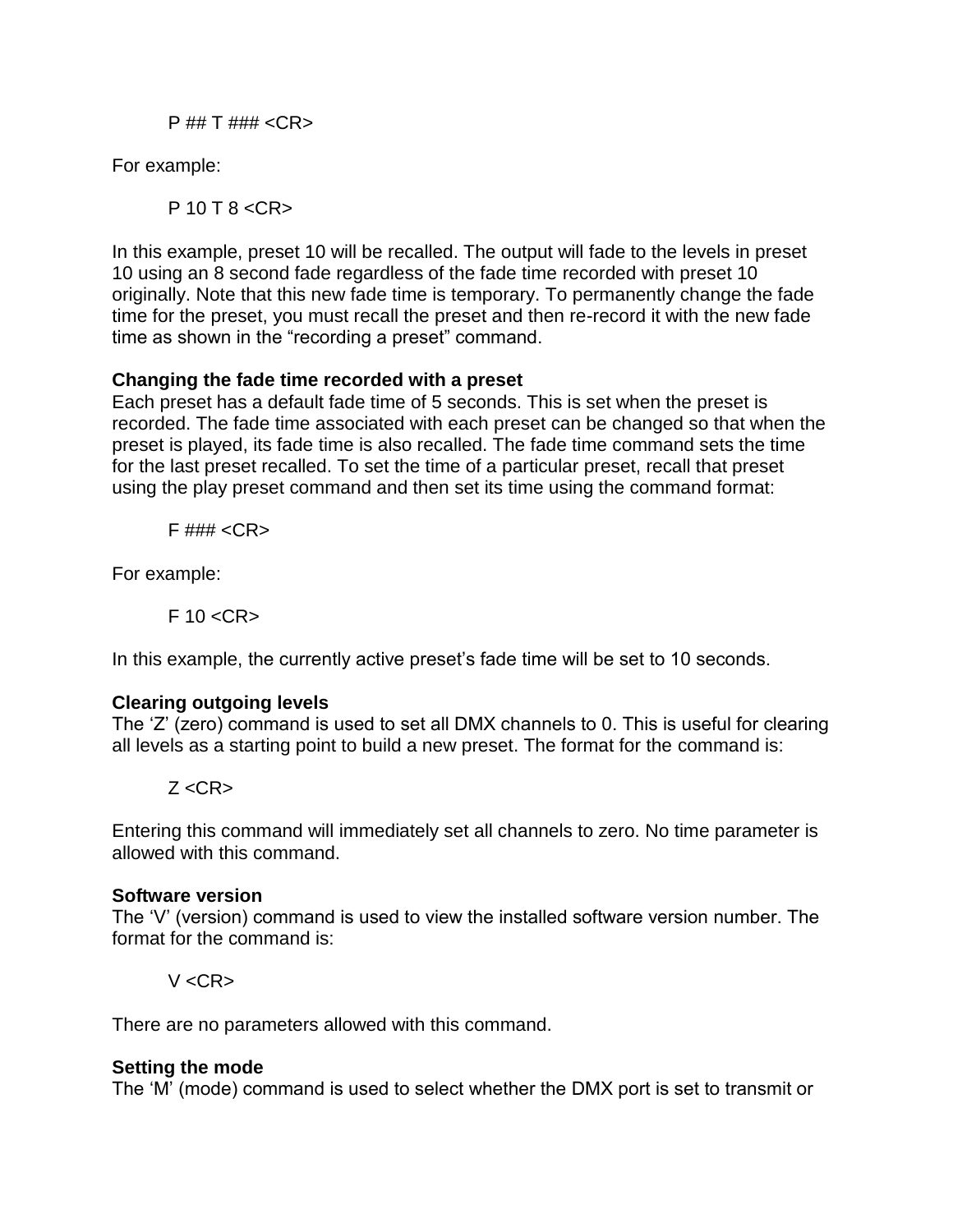receive. While in transmit mode (mode 0), the interface is the source of DMX like a console.While in receive mode (mode 1), an external DMX source can be used to set up looks. The RS-232 to DMX interface can record those looks into its presets and queries can be used toretrieve the current incoming DMX levels. Mode 0 sets the interface to transmit DMX.Mode 1 sets the interface to receive DMX. The format for the mode command is:

 $M # < C$ R

For example:

 $M 1 < CR$ 

In this example, the interface will be set to receive DMX.

The mode selection is stored in non-volatile memory and will be recalled on power up.

# **Query for information**

The '?' (query) command is used to request status information from the interface. The current level of a specific channel can be requested. When the query number is in the range of 1-512, this command will be triggered. The command format is:

? ### <CR>

For example:

? 451 <CR>

In this example, the interface would return the current level of channel 451 in the format:

C451@??? <CR> (where ??? is the decimal level for the channel)

Sending a query for channel 0 will cause the interface to respond with the current levels for all 512 DMX channels. For example:

 $? 0 < CR$ 

In this example, the interface would return the values for all channels in the format:

C001@???<CR> (where ??? is the value for the channel) C002@???<CR> ... ... C512@???<CR>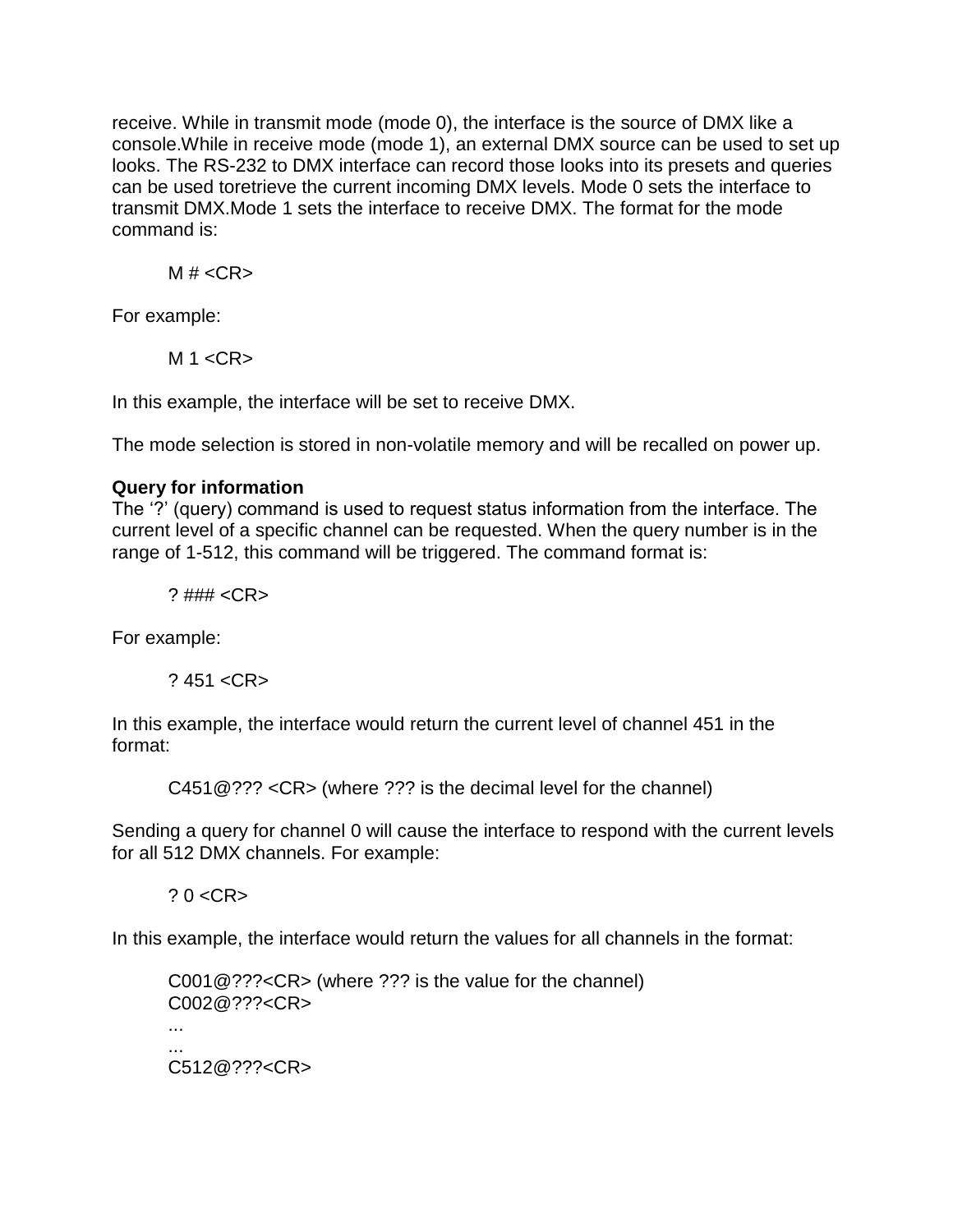Note that all channel level queries can be used to determine the level of DMX being sent by the interface in mode 0 or of incoming DMX levels while in mode 1. Sending a query for 'P' will cause the interface to respond with the currently active preset. For example:

## $? P < CR$

Note that if a channel level has been changed after a preset has been recalled, the preset number reported will be preset 0. This indicates that the levels are not representative of any recorded preset.

In this example, the interface would return the number of the active preset in the format:

PRESET ## <CR>

## **Setting the heartbeat**

The 'H' (heartbeat) command is used to select whether the heartbeat is on or off. When enabled, a period "." is sent from the interface every 1 second to allow a control system to detect that the interface is connected. Setting the heartbeat equal to 1 turns the feature on. Setting it to 0 (the default) turns the feature off. The format for this command is:

H  $# <$ CR $>$ 

For example:

 $H 1 < CR$ 

In this example, the interface will start sending heartbeat characters.

The heartbeat selection is stored in non-volatile memory and will be recalled on power up.

## **Setting the remote station support mode**

The 'S' (remote station) command is used to select whether the interface will support a Preset 10 remote station on the DMX port. When enabled, alternate start code packets are sent from the interface and remote stations are allowed to reply to select presets. The default value for this feature is 0 (disabled). When set to 1, remote stations are enabled. The interface must be queried to determine the current active preset. When set to 2, remote stations are enabled and the interface will send a message when a remote station has changed the active preset. No query is needed to determine the current preset when this parameter is set to 2. The format for this command is:

 $S \# <$ CR $>$ 

For example: